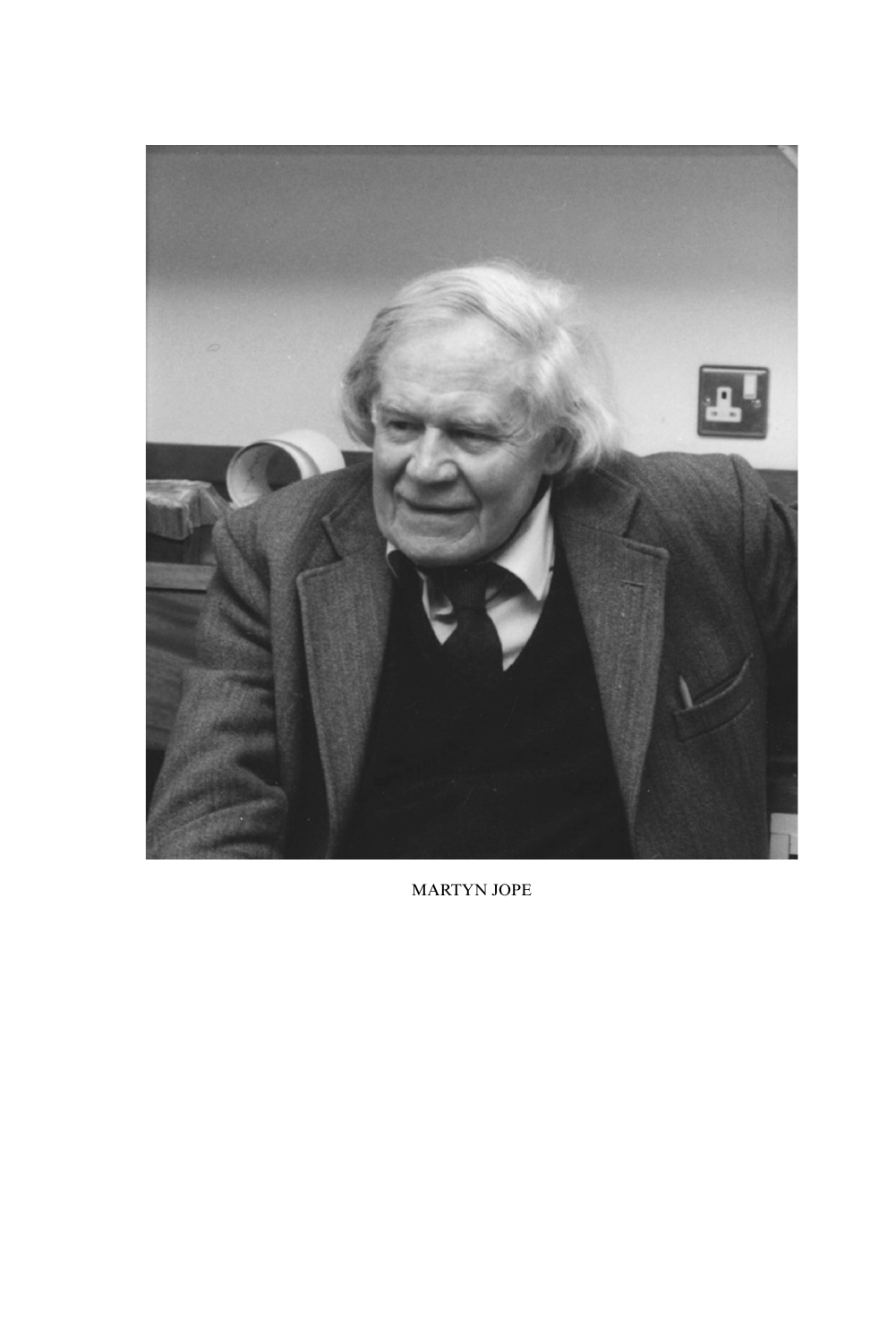## Edward Martyn Jope 1915–1996

Martyn Jope, a chemist by early inclination and training and a productive biochemical researcher at the start of his career, was also a self-taught archaeologist who early on established himself as a formative figure in the emerging discipline of medieval archaeology. He was able to change career paths, establish a new department of archaeology in the Queen's University of Belfast, set up the Northern Ireland Archaeological Survey and achieve distinction both as a medievalist and as a recorder and interpreter of Early Celtic Art. His background as a scientist allowed him ultimately, too, to become an important bridge between archaeology, especially as represented within the British Academy, and the world of science.

The Jopes were of Cornish extraction, the name being traceable back to the early fourteenth century when a Jope was Portreeve of Liskeard. Martyn's grandfather was a Methodist minister in Devon and Cornwall and his father, Edward Mallett Jope, was born in Devon, though by 1915 he and his Lincolnshire-born wife Frances Margaret were living in Carshalton, Surrey where their only child Martyn was born on 28 December 1915. (Edward Jope was a civil servant, ending his career as a Principal in the Unemployment Assistance Board.) They moved to nearby Wallington and Martyn attended Whitgift Grammar School in Croydon before going as a boarder to his father's much-loved old school, Kingswood in Bath, where he was Head of House and a member of the rugby XV. He took to Kingswood with as much enthusiasm as his father had, revelling in the setting and getting to know the North Somerset and Gloucestershire countryside within cycling distance of the school. His long association with the west country and intimate knowledge of its archaeology began in

*Biographical Memoirs of Fellows of the British Academy*, XIII, 295–311. © The British Academy 2014.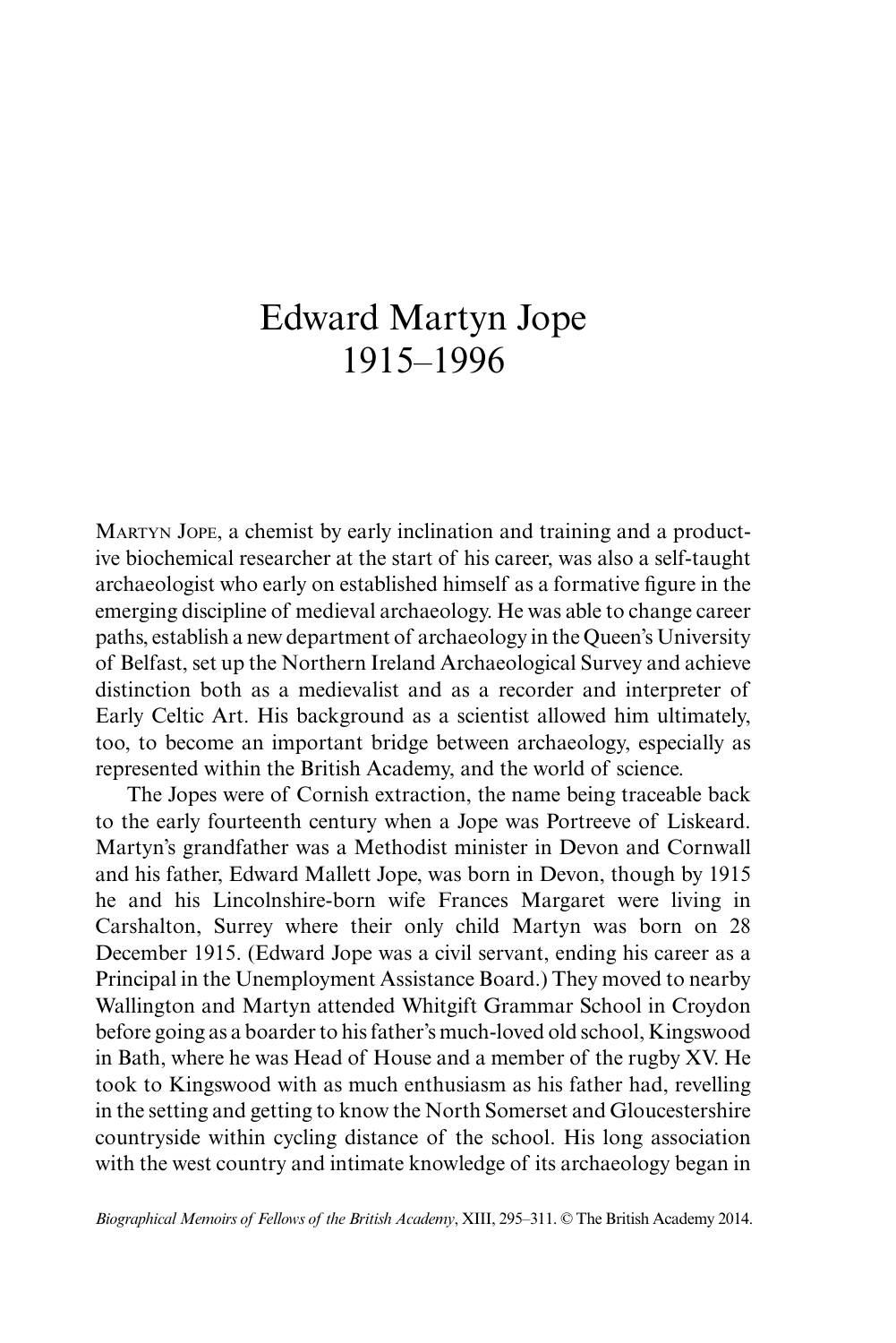part from this and in part from family holidays to Padstow, where his grandfather had long been minister.

Even at Whitgift Martyn showed an interest in chemistry to which he turned with some zest, blowing himself up in his home lab, he used to recall, by mixing potassium chlorate and red phosphorus in a marble mortar. He had a successful and enjoyable time at Kingswood, excelling in Physics and Chemistry but at the same time acquiring distinctive skills and powers of observation as an artist and draughtsman that were to serve him well in archaeology.

In 1935 he went up to Oxford with Oriel's Senior Chemistry Scholarship, having explained at interview that he would really like to devote his life to 'pursuing the molecular mechanisms which must operate underlying all biological processes', which in a certain sense he eventually did. He looked back to his first term as providing him with the basic philosophical concept that guided his thinking throughout his life. The University Lecturer in Chemistry, Neville Vincent Sidgwick, systematically went through the main elements in their periodic order demonstrating how their chemical behaviour was directly related to the electronic structure of the atom nucleus, showing more clearly than Martyn and his undergraduate contemporaries had ever hitherto grasped the fundamental principle of the properties of matter. By the end of his undergraduate career Organic Chemistry had relentlessly beckoned him towards the biological sciences and his first professional scientific work was to be on the biology of blood.

Meanwhile, however, Martyn's already substantial knowledge of archaeology and architectural history had propelled him into another and parallel interest at Oxford and he became an active member, Secretary, then President of the Oxford University Archaeological Society. The society's resources were urgently called upon late in 1936 and early in 1937 when a vast area of ancient tenements north of Broad Street was demolished and a huge mechanical excavation ensued to accommodate the New Bodleian Library. Building recording was done under the leadership of W. A. Pantin and recovery of below-ground archaeology was coordinated by R. L. S. Bruce-Mitford. Martyn gave weeks of assistance in excavation, recording and artefact recovery—a baptism of fire in what a later generation would describe as rescue archaeology. It not only brought him into a close working relationship with two scholars who were to remain friends and powerful influences on his life for years but also gave him an insight into the disciplines of field archaeology and the potential of archaeology to supply missing elements of medieval history,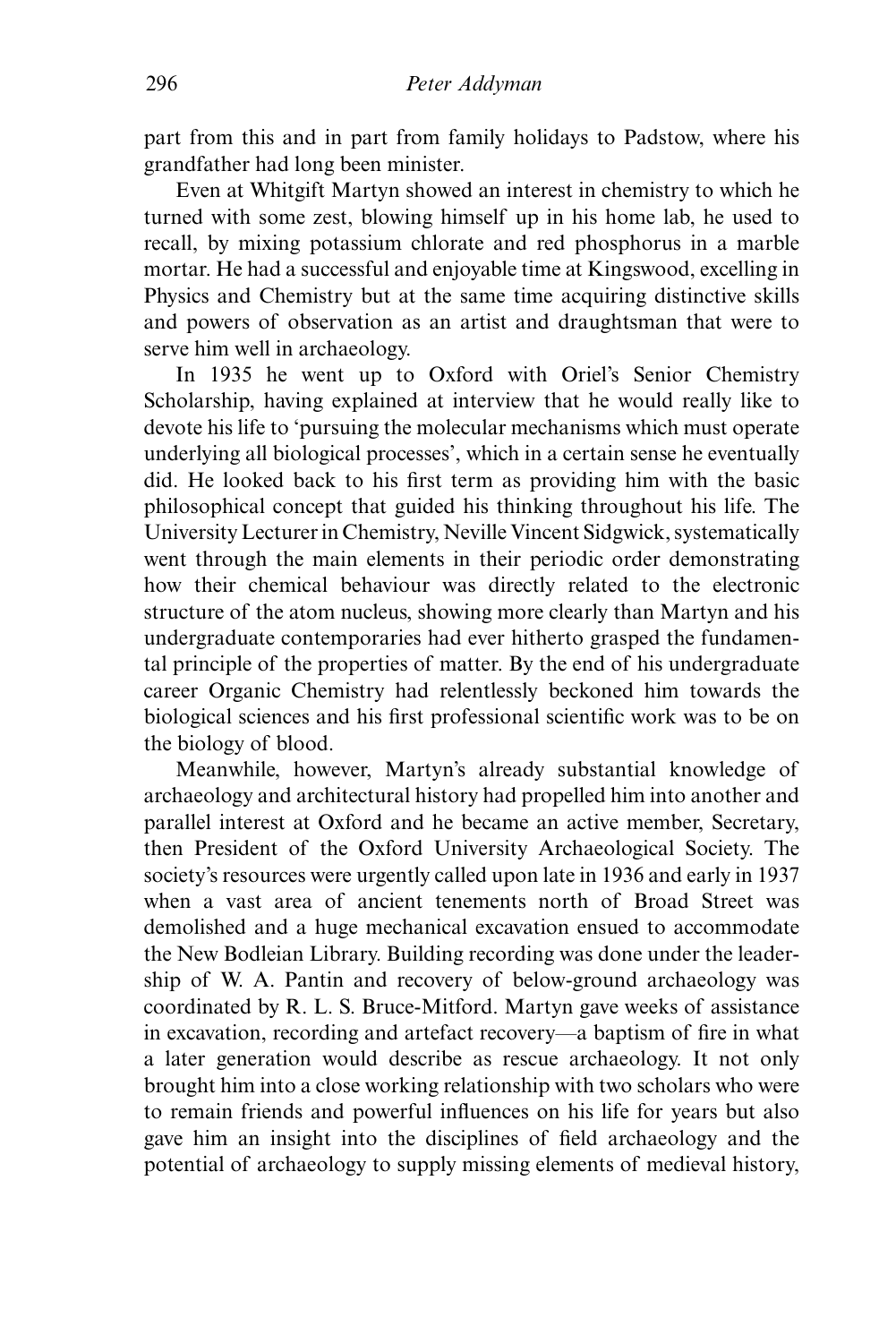not least the early history and topography of towns and the organisation of economic life as evidenced by artefacts, notably pottery. The rapid analysis of the discoveries and their prompt publication by Pantin and Bruce-Mitford was another object lesson.

Fresh from his experiences at the New Bodleian site, but already deeply acquainted with the archaeology, historic buildings and archaeologists of the west country, Martyn and his friend Ian Threlfall in 1938 and 1939 excavated a thirteenth-century long house and associated structures at Beere near North Tawton in Devon. This was one of the first medieval peasant houses in the country to have been investigated by modern archaeological techniques. The prolific ceramic finds led him to regional studies of west country medieval pottery which benefited from his similar studies in the Oxford region. It eventually led him to forge new techniques of study and especially to develop distribution maps as a tool to define what he saw as elements of regional cultures in medieval England. Martyn's eventual report on the Beere excavation lies at the head of several subsequent generations of work by others to investigate rural settlement and the nature of medieval peasant life in Britain.<sup>1</sup>

With his Oxford reputation as an archaeologist outpacing his work as a chemist he was persuaded in 1938 to accept appointment to the staff of the Royal Commission on the Ancient and Historical Monuments of Wales. Working from London he briefly became involved in field investigations in Caernarvonshire and gained insight into the working methods of the commission, valuable when he himself became a commissioner many years later. By 1940, however, he had returned to biochemistry, working on Nuffield and Medical Research Council projects, mainly at the London Hospital, though he continued to live in Oxford. In 1941 he married Margaret Halliday, a Scottish research biochemist working at the Dyson Perrins Laboratory in Oxford, and they began a life-long and mutually supportive professional and personal partnership. Initially there was joint work on haemoglobins, jointly published. Increasingly, too, Margaret participated in the archaeological projects Martyn carried out throughout the 1940s in parallel with his biochemical research. By the end of the decade there were significant achievements in both fields.

The New Bodleian excavations had confronted Martyn with copious amounts of medieval pottery, then little understood or valued, and only dateable within broad terms. By dint of studying and publishing numerous

<sup>&</sup>lt;sup>1</sup>E. M. Jope and R. I. Threlfall, 'Excavation of a medieval settlement at Beere, North Tawton, Devon', *Medieval Archaeology*, 2 (1958), 112–40.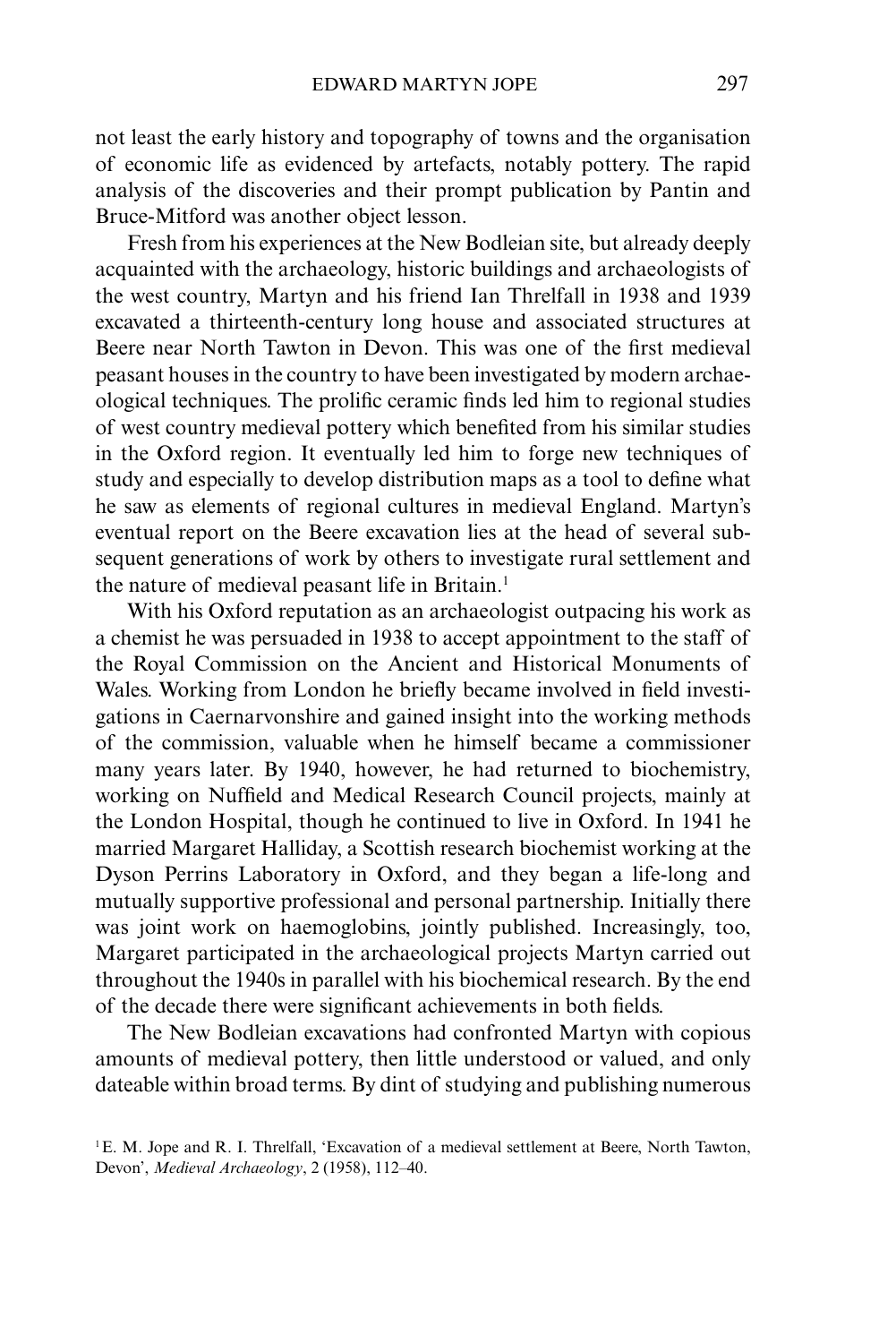groups of excavated pottery from these and other excavations in Oxford and the Oxford region, he was able to determine the range of ceramic fabrics and forms found in the region throughout the medieval period. By the use of distribution maps, showing both the locations where different types had been found and—importantly—the negative evidence, where in excavated pottery groups they had not been found, he was able to define the geographical range of each category. The problem of dating the various ceramics was tackled partly by recording which types or fabrics were consistently found associated together and partly by identifying archaeological sites that were themselves inherently dateable by documentary or other evidence. Two excavations on earthwork castles which were thought to have a limited period of occupation in the mid-twelfth century—Ascot Doilly and Swerford—produced groups which helped to define the ceramics of that time. An ingenious and opportunistic small excavation below Oxford Castle Mound, erected in 1071, revealed ceramics below the mound which must therefore have dated to before 1071—Oxford's Late Saxon pottery.<sup>2</sup> Another approach was to find the kiln sites which produced the various wares. Martyn's excavation of the Brill kilns revealed the source of one series commonly found in the Oxford region. In a decade Martyn had in effect defined and demonstrated the disciplines upon which the study of medieval pottery could be based, established and dated the ceramic sequences for the Oxford region—and also for parts of Devon and of Gloucestershire—and laid foundations for the discipline to develop nationally later in the twentieth century.

Pottery, though of great interest to Martyn, was a means to an end the application of the techniques of prehistoric and Roman archaeology to the study of medieval life. His many excavations in and around the city of Oxford for the first time provided archaeological evidence for the extent and character and growth of the Saxon and medieval town—one of the first systematic attempts at medieval urban archaeology.<sup>3</sup> The report on his work at the Clarendon Hotel site in the centre of the city stands at the head of much later work on urban archaeology throughout Britain.<sup>4</sup> The nature of the earliest castles in England was another subject that he felt could be elucidated by field study and excavation. His work at the small

<sup>2</sup>E. M. Jope, 'Late Saxon pits under Oxford Castle mound: excavations in 1952', *Oxoniensia*, 17–18 (1952–3), 77–111.

<sup>3</sup>E. M. Jope, 'Saxon Oxford and its region', in D. B. Harden (ed.), *Dark Age Britain: Essays Presented to E. T. Leeds* (London, 1956), pp. 234–58.

<sup>4</sup>E. M. Jope 'The Clarendon Hotel, Oxford', *Oxoniensia*, 23 (1958), 1–83.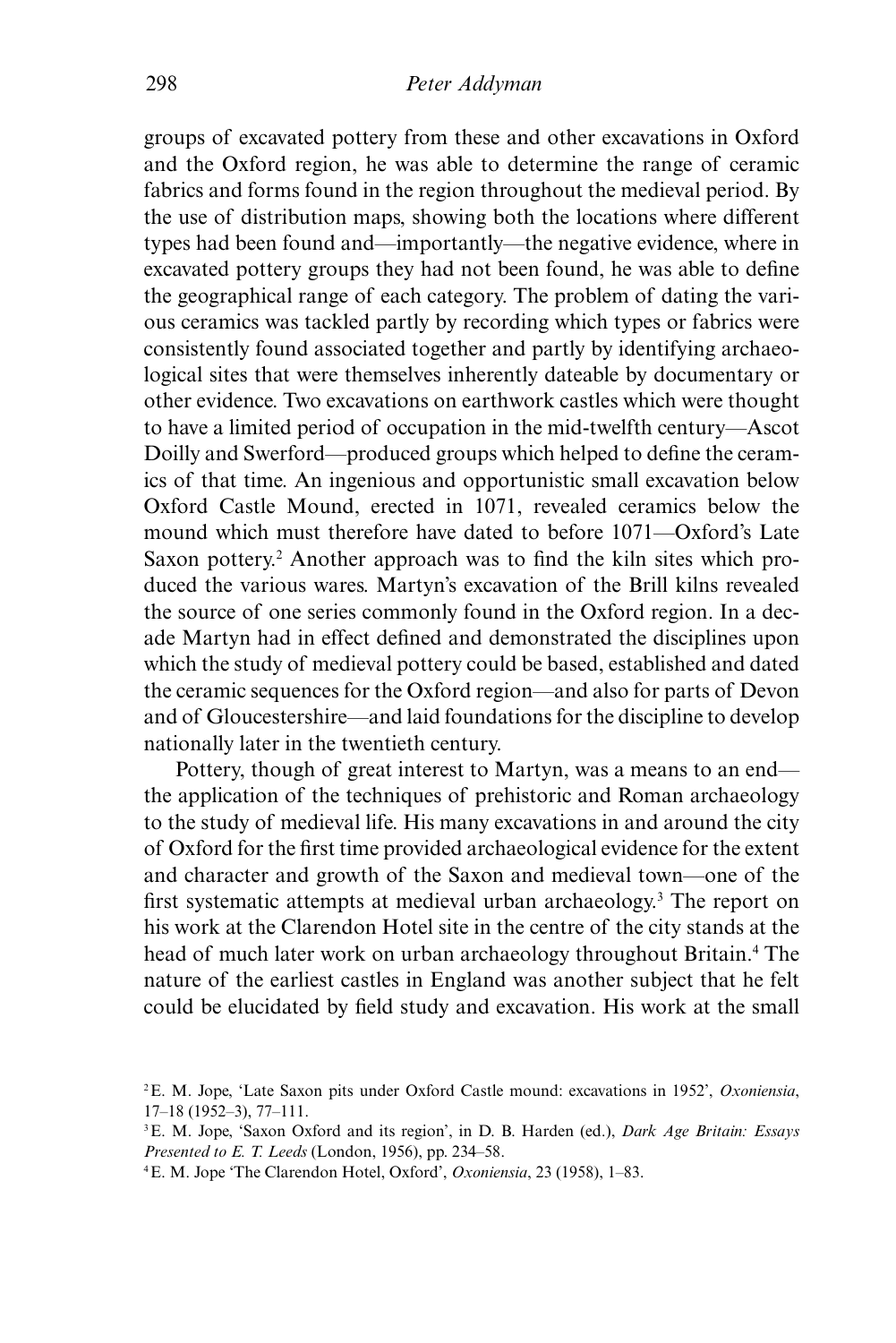castle sites at Swerford, Hinton Waldrist, Ascot Doilly,<sup>5</sup> and Deddington demonstrated it. The long-running rescue excavation at Deddington ultimately led to the site being taken into Guardianship by the then Ministry of Works. This frenzy of archaeological work on so many fronts produced a regular flow of publications many of which, seven decades later, are still used or thought of as standards.

Martyn's biochemical work, on haemoglobins in human blood, produced a similar flow of seminal papers in the *British Medical Journal*, *Journal of Physiology*, *Cancer*, *Biochemical Journal*, *Proceedings of the Royal Society of Medicine*, *Spectrochimica Acta*, *Nature* and elsewhere. An example was his study of the toxic action of sulphonamides and TNT on workers in Royal Ordnance factories which led to highly significant findings on the dynamics of red cell destruction. The abnormal pigment sulphemoglobin was found to persist in circulating or drawn blood after cessation of contact with such causative agents as sulphonamides or TNT. It appeared therefore that the red cell has no mechanism in it for the transformation of sulphemoglobin; however the sulphemoglobin disappeared from the blood of seven TNT workers in linear fashion in about 116 days after withdrawal from contact with TNT. This related to the destruction of the red cells which contained the pigment. The implication was drawn that red cells have a fixed life within small limits.<sup>6</sup> Other research gave similar results for both the slope of the decay curve and the life span of red cells, for the first time demonstrating the dynamics of red cell destruction.

By 1948 Martyn and Margaret were developing research proposals, apparently favourably received by the Medical Research Council and other bodies, in what was leading to Molecular Biology and Molecular Cytology and his career path seemed clear. At this juncture, however, he received an approach from Christopher Hawkes, a long-time acquaintance and by now Professor of European Archaeology at Oxford, to see whether he might be interested in taking up a post at the Queen's University of Belfast to set up a new Department of Archaeology. The university was looking for an archaeologist who could develop the science side of the discipline and was inclined towards a medievalist who could complement the ethnographic work of E. Estyn Evans in the Geography Department at Queen's and continue the pioneering work of Oliver Davies in the

<sup>5</sup>E. M. Jope and R. I. Threlfall, 'The twelfth-century castle at Ascott Doilly, Oxfordshire', *The Antiquaries Journal*, 39 (1959), 219–73.

<sup>6</sup>E. M. Jope, 'Disappearance of Sulphemoglobin from the blood of TNT workers in relation to the dynamics of red cell destruction', *British Journal of Industrial Medicine*, 3.3 (1946), 136–42.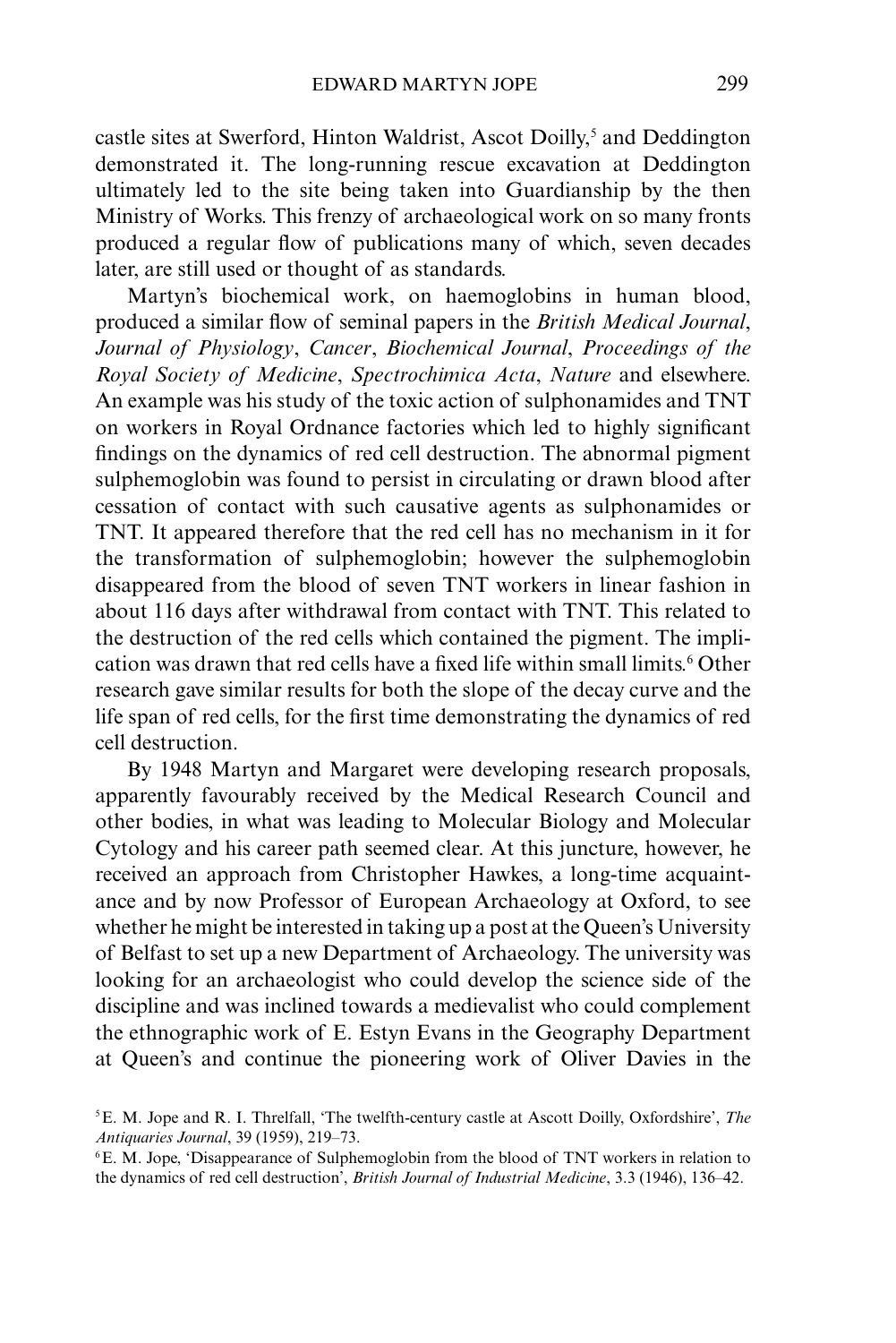medieval to seventeenth century field in Ulster. Martyn, after much heart searching, applied, was offered the post and he and Margaret changed career.

The newly created post at Queen's was a joint university and Northern Ireland Government appointment. This presented opportunities for collaboration between the State, with responsibilities for conservation and presentation of the Ancient and Historical Monuments of Ulster, and the university, with its role in researching and understanding the meaning of the province's prehistoric and historic monuments. Martyn's work therefore rapidly fell into two parts—or more precisely into three, for he and Margaret maintained their home at Oxford, returning there religiously every university vacation for the whole of their thirty-two years at Belfast, thus maintaining English research interests and contacts.

In Northern Ireland the Ministry of Finance was responsible for ancient monuments and he worked there with a senior, Claude Blake Whelan, himself a progressive amateur Stone Age archaeologist, under an enlightened Minister of Finance, Major John Sinclair. Within a year the Archaeological Survey of Northern Ireland had been set up, two inspectors—Dudley Waterman and A. E. P. (Pat) Collins, old acquaintances had been hand-picked and head-hunted by Martyn and work on the Archaeological Survey of County Down had begun along lines that he had encountered in his work for the Welsh Royal Commission but without the irksome constraints that had contributed to his leaving it. After a massive campaign of investigation, excavation and fieldwork the volume appeared under Martyn's editorship in 1966, the first of its kind for any Irish county, and relatively quickly for a work of this sort.<sup>7</sup> The survey continued into other counties but the next volume, on County Armagh, did not appear until 2009, forty-three years later and decades after Martyn's involvement had come to an end.

There were equal opportunities in the Queen's University. The new department was to be one of very few in the United Kingdom which at that time offered undergraduate teaching in archaeology and Martyn was determined that it should find a place in both the Science Faculty and in the Humanities. The former, which he achieved through the good offices of the Professors of Biochemistry and Physical Chemistry, both old friends from Oxford, ensured that the new department was funded in the order of a science department, and set a new pattern for archaeology in British universities. Estyn Evans had envisaged the new archaeology initia-

<sup>7</sup>E. M. Jope (ed.), *An Archaeological Survey of County Down* (Belfast, 1966).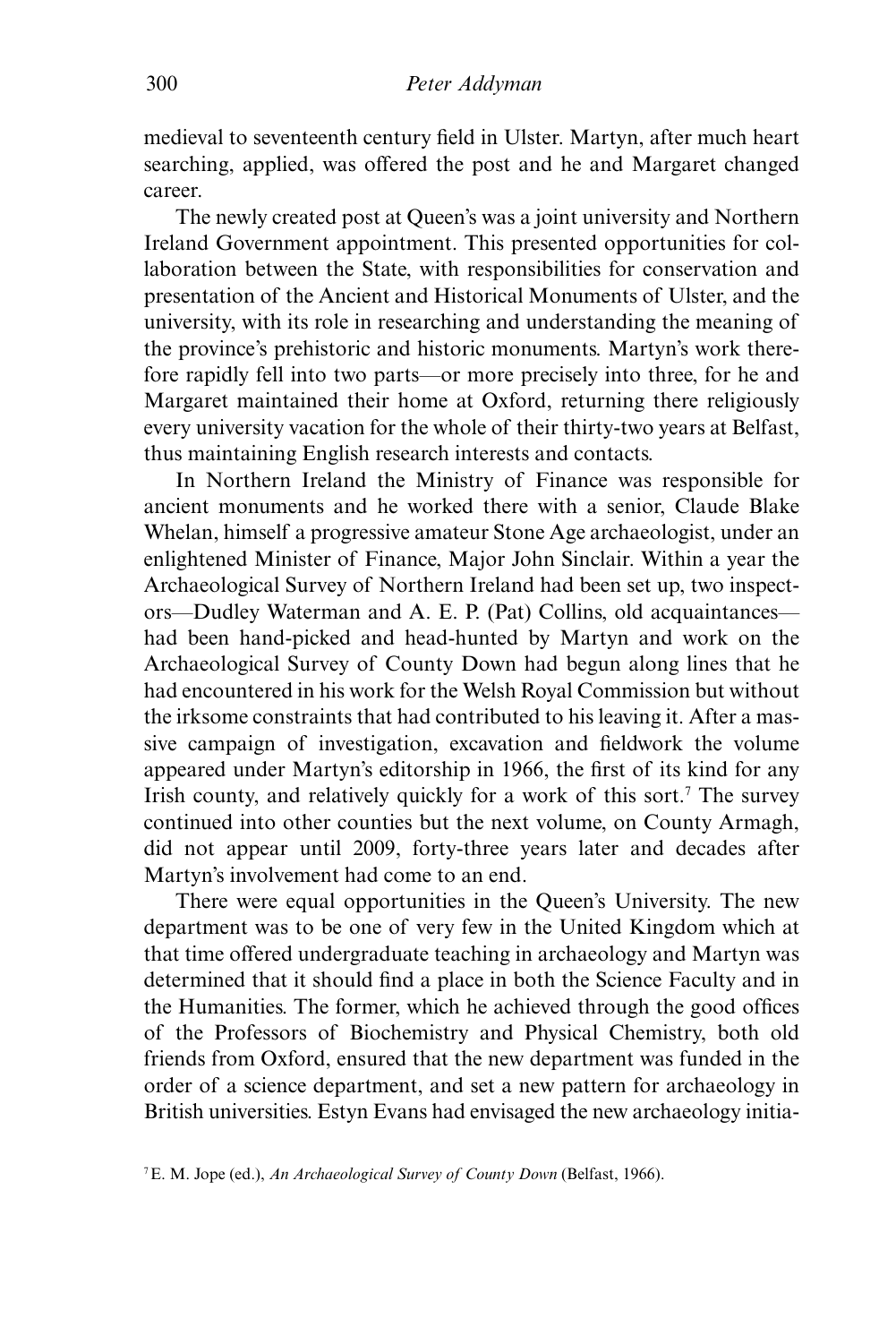tive as being within his Department of Geography but Martyn, with the support of the Vice-Chancellor, Sir David Lindsey Keir, and his science departments allies, ensured its independence—long a source of tension with the geographers. Appointed as a Lecturer, Martyn became a Reader in 1954 and Professor in 1963 during which time he built the department into a small but effective team—largely left to run its own affairs as Martyn would have expected of the kind of staff he sought—that offered an introduction to archaeology to large numbers of first and second year students, and latterly a full Honours course for more committed archaeologists. Its graduates went on between them to occupy many of the significant posts in archaeology in the Province and elsewhere in Ireland and Britain for a generation. Jope had a genius for identifying potential in those he appointed as research assistants and colleagues, many going on to make important contributions in their various fields. His research assistant Brian Davidson, for example, went to the English Department of the Environment, later English Heritage, where for many years he led medieval research initiatives and developed the castle studies he began under Jope's stimulus in Belfast. Peter Addyman as a medievalist and Arthur ApSimon as a prehistorian were to become founding staff at the new Department of Archaeology in Southampton in 1972. Tom McNeill remained in Belfast to set Irish castle studies on a new course while several of Jope's archaeological science appointees achieved pre-eminence in their various fields—some openly recognising their debt to the stimulus of their contact with Martyn, the interest he took in their work and his subtle influence upon its direction. Others though, because Jope was a very difficult person to work for, were less ready to do so. He was a jealous guardian of his time, often difficult to contact, the despair of university administrators—and never in Belfast after the end of term. His and Margaret's moves back and forth between Belfast and Oxford became legendary, their camper van, packed to the roof with books, files and personal effects, with cats peering out through a forest of ferns and potted plants, a regular thing of wonder in the Belfast or Heysham docks. Frustrating though these absences were for his Belfast staff, the regular returns to Oxford enabled him to continue his archaeological researches in Southern England, maintain contact with English colleagues and use research resources simply not available in Belfast.

Martyn and Margaret came to Belfast with a vision to develop what eventually became known as palaeoecology as a discipline complementary to more conventional archaeology. To this end he obtained a Nuffield Foundation grant which enabled a Nuffield Quaternary Research Unit to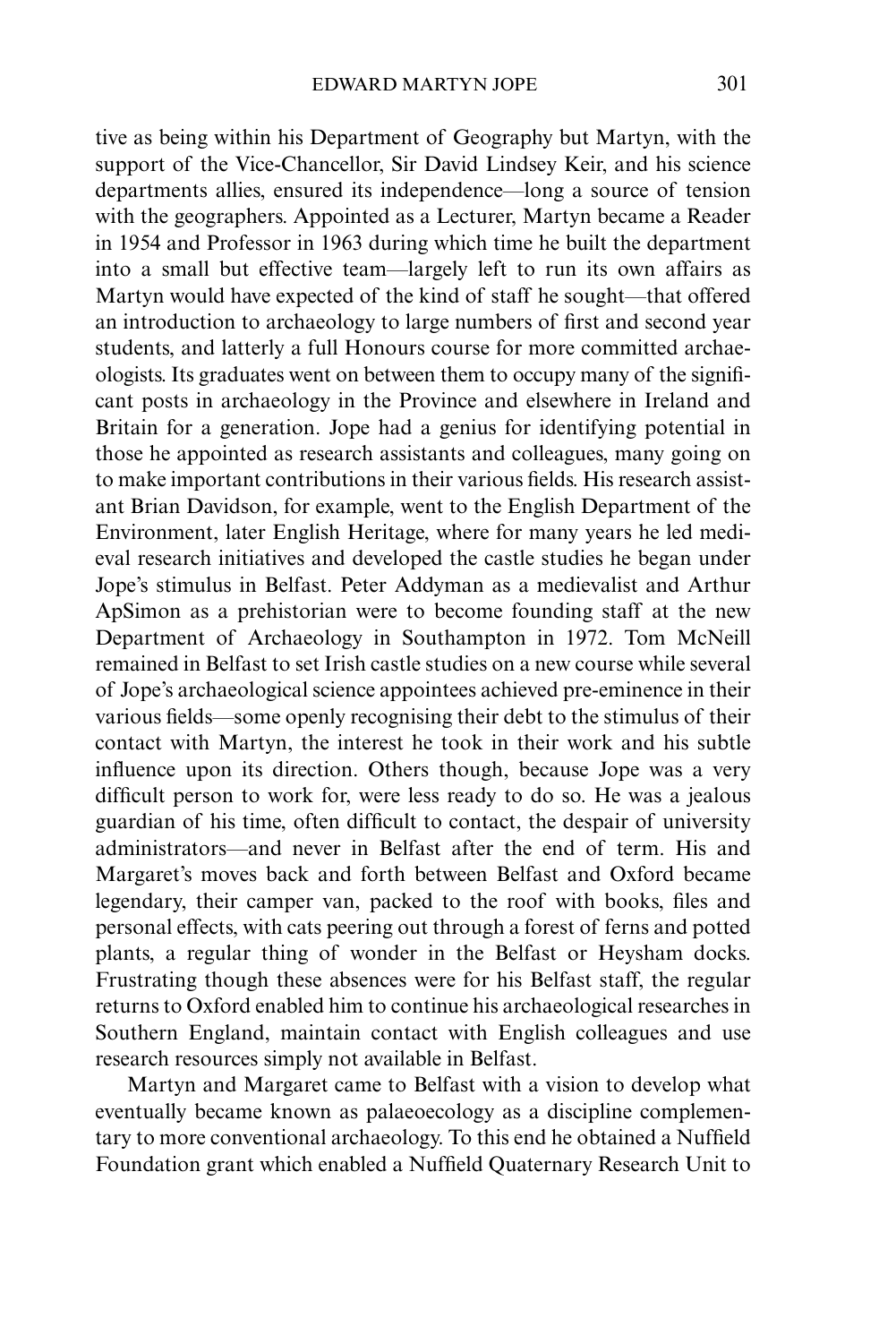be set up with a team of four, botanists Alan Smith, subsequently Professor of Botany at Cardiff University, and Michael Morrison, soils specialist V. B. Proudfoot, subsequently Professor of Geography at St Andrews, and Margaret Jope, who by now had made herself a national expert on faunal remains in archaeology, especially birds. This small cross-departmental team addressed itself amongst other things to the potential provided by the peats and tree remains in Irish bogs for the study of climate history. Radiocarbon dating, then a relatively new technique, provided a means to date the enormously long sequences of pollen data, though far greater precision was required than 14C dating could then provide. Martyn and his team made the case for the establishment of a radiocarbon laboratory in Queen's that would address itself to precision dating—ultimately achieved through the dating of the long tree ring sequences obtained from trees from Irish bogs and elsewhere. Grants were obtained and a small but serviceable laboratory was set up—incongruously in garages behind the Department of Archaeology, the university then being very pressed for space and the available funds being limited. Under Gordon Pearson, formerly a senior technician at Windscale, exhaustive preparation and evaluation of every possible source of error or uncertainty took place and standards of precision were obtained equal to those of the best 14C laboratories in the world. For a time Belfast and Minze Stuiver's Seattle laboratory stood as the world leaders in precision dating and Martyn developed close international friendships with Hans Suess and others working on the calibration of radiocarbon dates. Work stemming from these initiatives by Jonathon Pilcher, and subsequently developed by Professor Mike Baillie, led to Belfast's pre-eminence in the field of high precision dendrochronology.

Martyn, on his arrival in Belfast in 1949, pointed out to his appointment committee that he knew 'absolutely nothing about prehistory' and similarly he had no experience whatsoever of Ireland or of Irish archaeology. With the zeal he had displayed in the previous decade in developing medieval archaeology in the Oxford region he set about putting this right. He and Margaret, in exhausting weekend sallies in their transit van, rapidly acquainted themselves with the geography and the archaeological resources of the six counties, a particular emphasis being on County Down where the Archaeological Survey began its work and where he undertook a number of field investigations on behalf of the Survey. Opportunities presented themselves at every turn and the volumes of the *Ulster Journal of Archaeology*, whose editorship he took over, were for twenty years full of Jope papers which between them helped to propel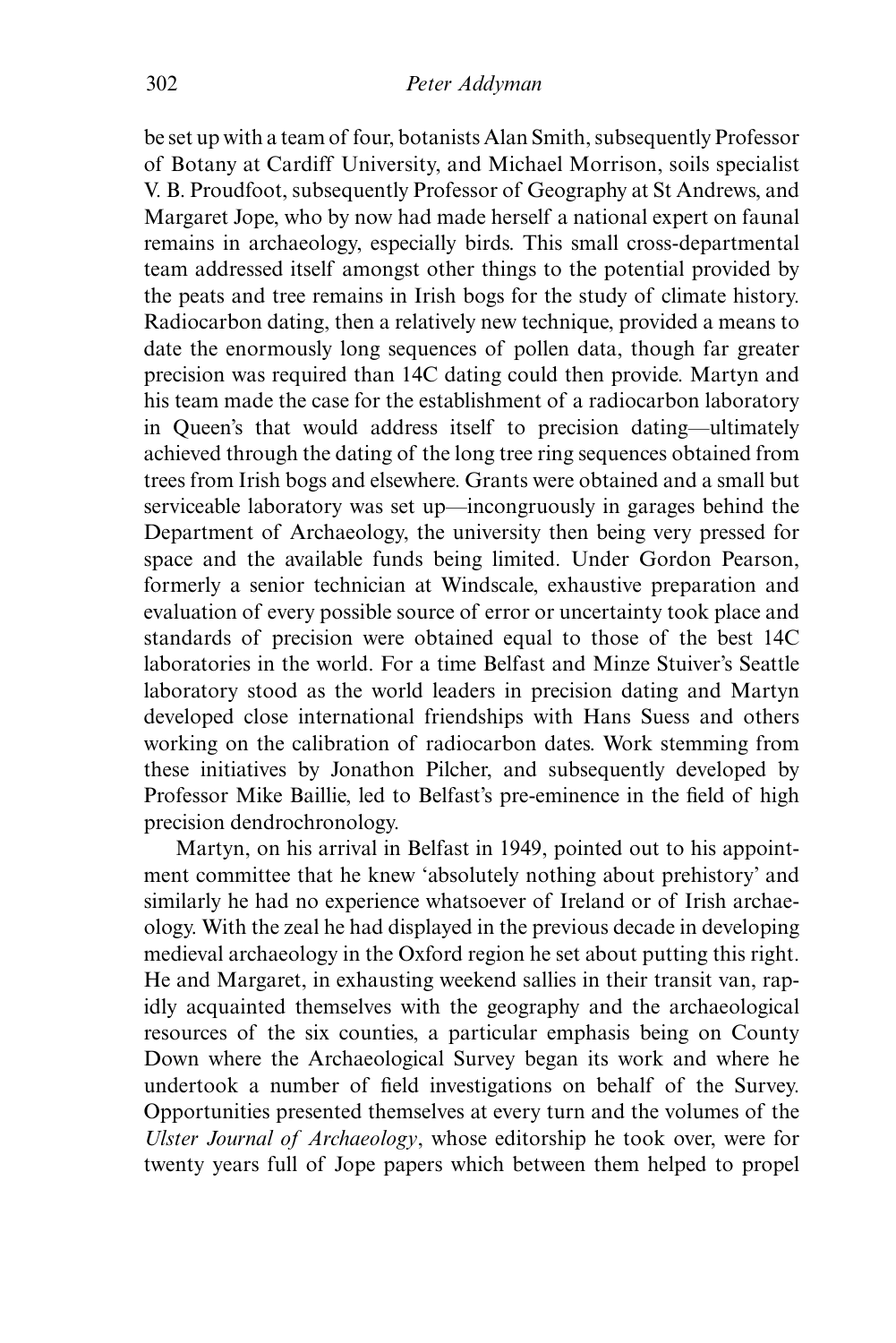Ulster archaeology up to twentieth-century standards and sometimes placed it at the forefront of new developments. Most were studies of particular artefacts or specific sites, always starting with meticulous and perceptive descriptions of the evidence often illuminated by his sensitive and perceptive drawings and figures, but then broadening into more general statements of the implications of whatever was being studied. He and Margaret even managed to find the time to carry out significant excavations, beautifully done and elegantly recorded, for example at the Ballymacash rath near Lisburn, where they wanted to provide a control study to validate the excavation recently done on the nearby Lissue rath by the German expatriate archaeologist Gerhard Bersu.<sup>8</sup> Martyn seemed as at home when dealing with the Neolithic axe factory on Tievebulliagh Mountain in County Antrim and its porcellanite polished stone axes, which his distribution map showed were traded throughout the British Isles, as he was with the buildings in the North of Ireland designed by John Nash four millennia later—and everything in between.

It was not quite true, as he had claimed at interview, that he knew nothing about prehistory on arrival in Ireland. In fact for several years he had been helping another expatriate German scholar, Paul Jacobsthal, to assemble illustrations for a projected volume on Early Celtic Art in the British Isles in the course of which, and in discussions and museum visits with Jacobsthal, he had acquired a wide knowledge and expertise in the study of Iron Age objects. Towards the end of his life Jacobsthal invited Martyn to become joint author of the projected work. Many of Martyn's Ulster papers, therefore, were devoted to studies of Iron Age objects from the province, including weaponry, decorated artefacts and in particular bridle bits and horse gear germane to another of his academic preoccupations, the use of draught animals and the technology of transport in the past.

His long-standing interest in the medieval castle led him to initiate investigations at Carrickfergus, the main stronghold of the twelfth-century Norman conqueror of Ulster, John de Courcy, and, working with Dudley Waterman, research was also put in train at other castles of conquest. He even investigated what he considered a misunderstood native copy of a castle, Harry Avery's Castle outside the Norman province in the wilds of County Tyrone. Another particular interest, and well before its time as a general field of study, was his work on the settlements of the Plantation of Ulster by the London companies in the sixteenth and seventeenth centuries

8E. M. Jope and R. J. Ivens, 'The Rath at Ballymacash, County Antrim', *Proceedings of the Royal Irish Academy*, 98C (1998), 101–23.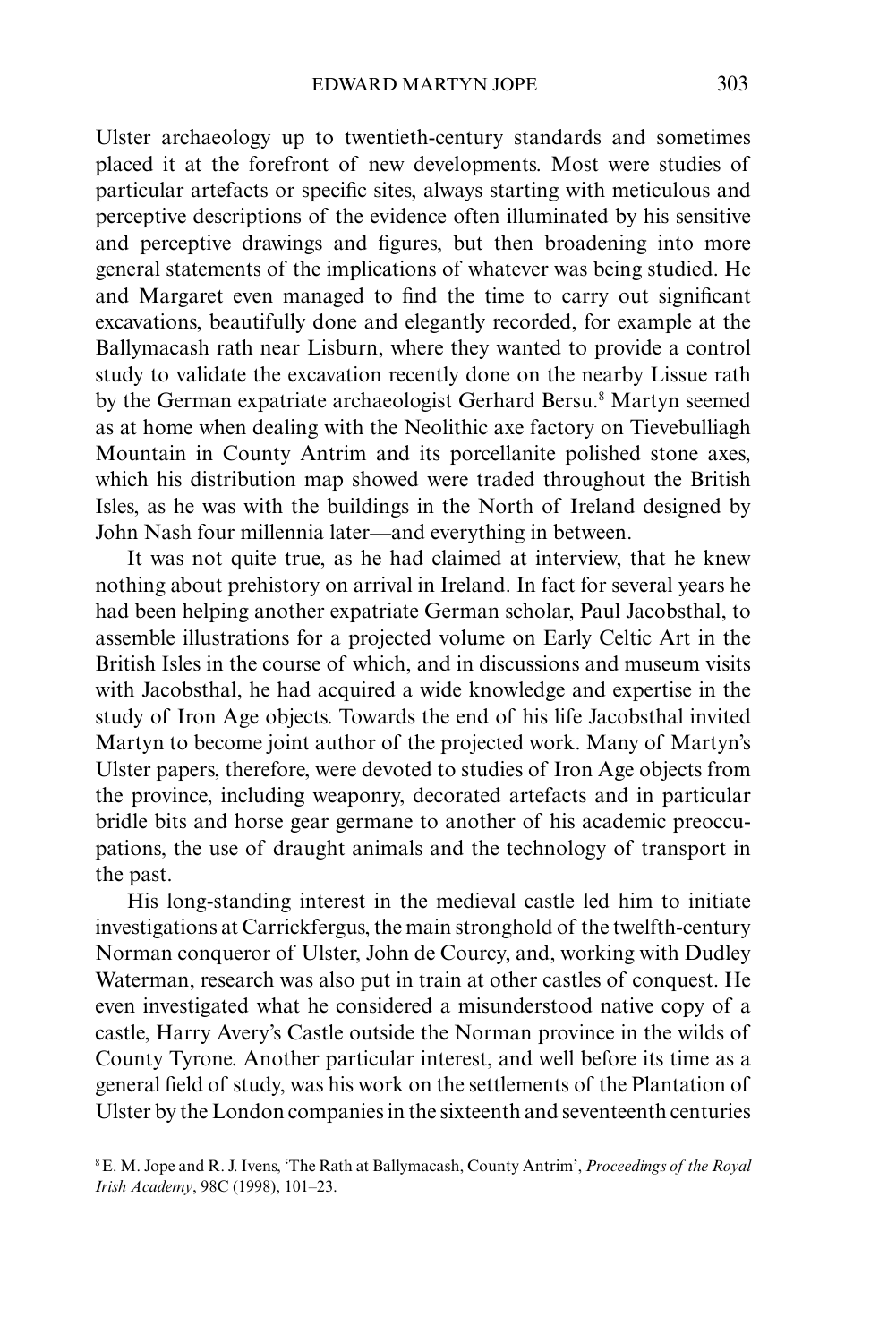with their dwellings and fortified bawns—post-medieval archaeology well before the term became current and the activity a respectable academic discipline. A paper, 'Moyry, Charlemont, Castleraw and Richhill: from fortification to architecture in the north of Ireland' brought archaeological study up to the modern period, demonstrating incidentally Martyn's equal facility in the analysis, recording and interpretation of standing buildings.<sup>9</sup>

Martyn's Oxford region work brought him early recognition with election as a Fellow of the Society of Antiquaries in 1946. Election to the British Academy came in 1965, rather to his surprise for his work in the field of scholarship representing 'European Pre and Proto-history' rather than as a medievalist. The same year saw him President of Section H of the British Association for the Advancement of Science when his presidential address at the Cambridge meeting addressed 'Man's use of natural resources'.10 His impact upon the archaeology of Ulster brought similar recognition in 1971 when he became a Member of the Royal Irish Academy. The year 1963, twenty-five years on, had found him back with the Royal Commission on Ancient and Historical Monuments of Wales but this time as a Royal Commissioner sitting with old friends such as Sir Cyril Fox, Sir Goronwy Edwards, Arnold Taylor and Idris Foster and later W. F. Grimes and D. Ellis Evans, Professor of Celtic at Oxford. His discussions there he found hugely stimulating in the context of his own work on Early Celtic art. In the end he served on the commission for twenty-five years, during which time the Welsh Commission changed its focus towards the study of houses, small and large, their detailed structural analysis and their historical, social and economic contexts. This gained his warm approval as the study of vernacular architecture was another of his interests, having learned the disciplines from W. A. Pantin at Oxford, and himself having produced important papers, for example the study of Cornish houses in the Festschrift *Studies in Building History*, which he edited in honour of Bryan H. St. J. O'Neil, or the paper he produced with his old friend C. A. Ralegh Radford on the great hall of the twelfth-century Bishop's Palace at Hereford.<sup>11</sup>

Martyn's election to the British Academy in 1965 brought to the Academy an archaeologist with a scientific background. He soon became

<sup>9</sup>*Ulster Journal of Archaeology*, 23 (1960), 97–123.

<sup>10</sup>E. M. Jope, 'Man's use of natural resources', *Advancement of Science*, 22 (1965–6), 1–9.

<sup>11</sup>E. M. Jope (ed.), *Studies in Building History, in Recognition of the Work of B. H. St. J. O'Neil* (London, 1961); E. M. Jope with C. A. R. Radford and J. W. Tonkin 'The great hall of the twelfth century Bishop's Palace at Hereford', *Medieval Archaeology*, 17 (1973), 78–86.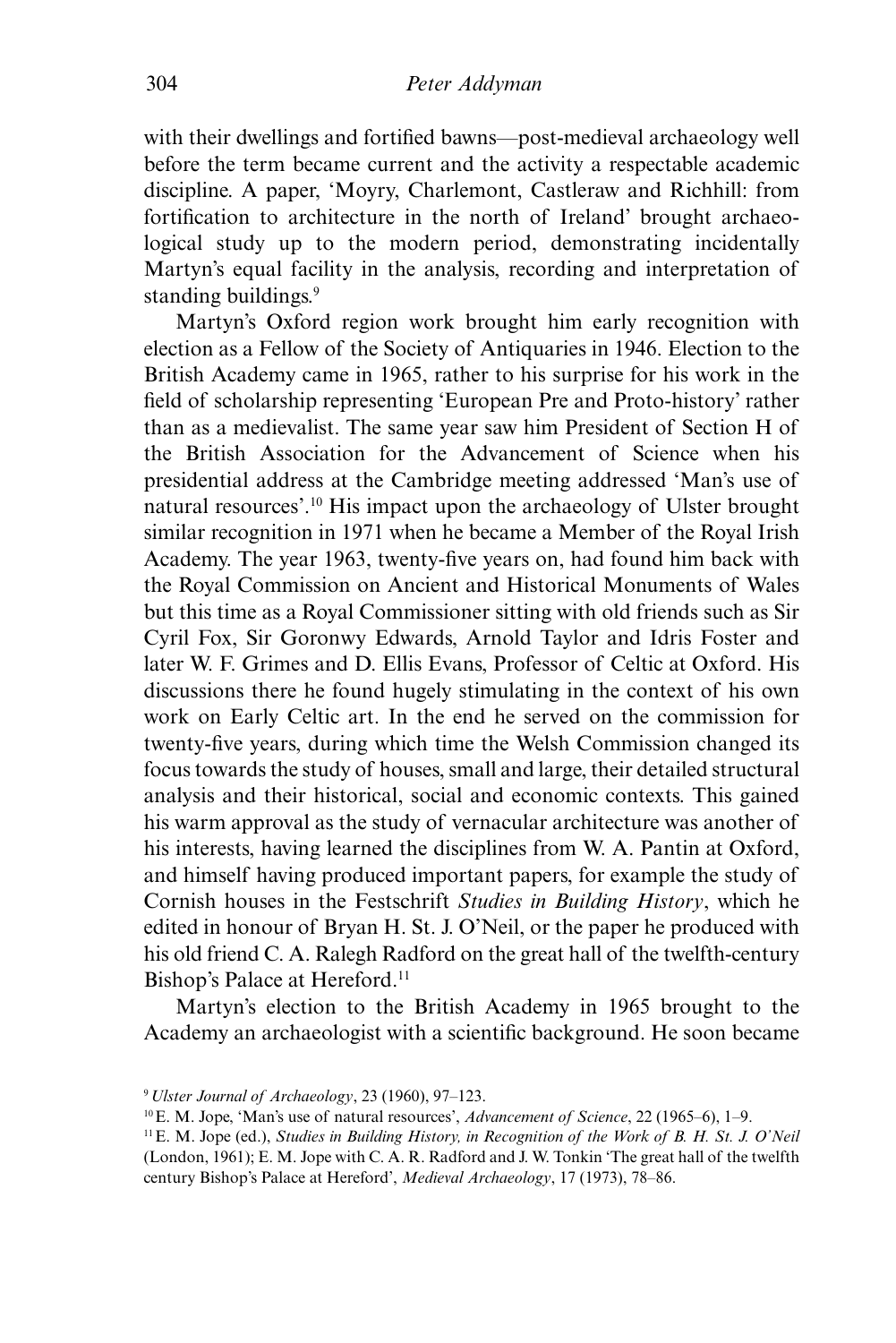a bridge between the Academy and the Royal Society, conceiving and helping to arrange joint meetings of which the first was 'The Impact of the Natural Sciences on Archaeology' in 1969*.* This addressed the way in which dating techniques based in the natural sciences were providing a new chronological framework for prehistoric archaeology—very much the kind of work his Belfast Palaeoecology Laboratory was by then doing. One of the sequels to this meeting was a report produced by Martyn and Derek Allen, at that time the Secretary of the Academy, which made the case for the deployment of research funding for archaeological science. The case was in due course accepted by the Science Research Council, releasing funds on a scale well in advance of those for conventional archaeological research and making possible projects which placed British work at the forefront of archaeological science. A Science-based Archaeology Committee of the Science Research Council soon came into being. The move coincided with the burgeoning of archaeological fieldwork occasioned by the Rescue Archaeology movement and an urgent national need for improved methods of archaeological prospecting, investigation and analysis. This in turn led to a need to expand the numbers of those trained to carry them out.

Martyn's work on the development of archaeological science brought him stimulating contact with those at the forefront in a number of fields. Amongst these was Gordon Brown, Professor of Physics at the University of Bradford. Brown had already made significant progress in developing archaeological science, using spare capacity in his Physics Department to apply nuclear methods of analysis to the study of archaeological ceramics and lithics, a subject close to Martyn's interests. Stanley Warren there was applying X-ray fluorescence analysis to the study of ancient glass and other materials. Similarly his colleague Arnold Aspinall had established a reputation in the development of geophysical prospecting. Postgraduate and undergraduate courses were already being taught. Martyn's own scientific background and by now immense archaeological experience and insight meant that he was soon persuaded to help with the development of archaeological science at Bradford and the nurturing of the young archaeological scientists for which both he and Brown saw the need. He was Visiting Professor from 1974–81, being awarded an Honorary D.Sc. by the university in 1980. Subsequent to his retirement from Belfast he became Professor Emeritus at Bradford.

Throughout his career and because of his capacity for lateral, perceptive and innovative thinking Martyn was frequently invited to take part in collaborative projects. His early interest in the use of mapping medieval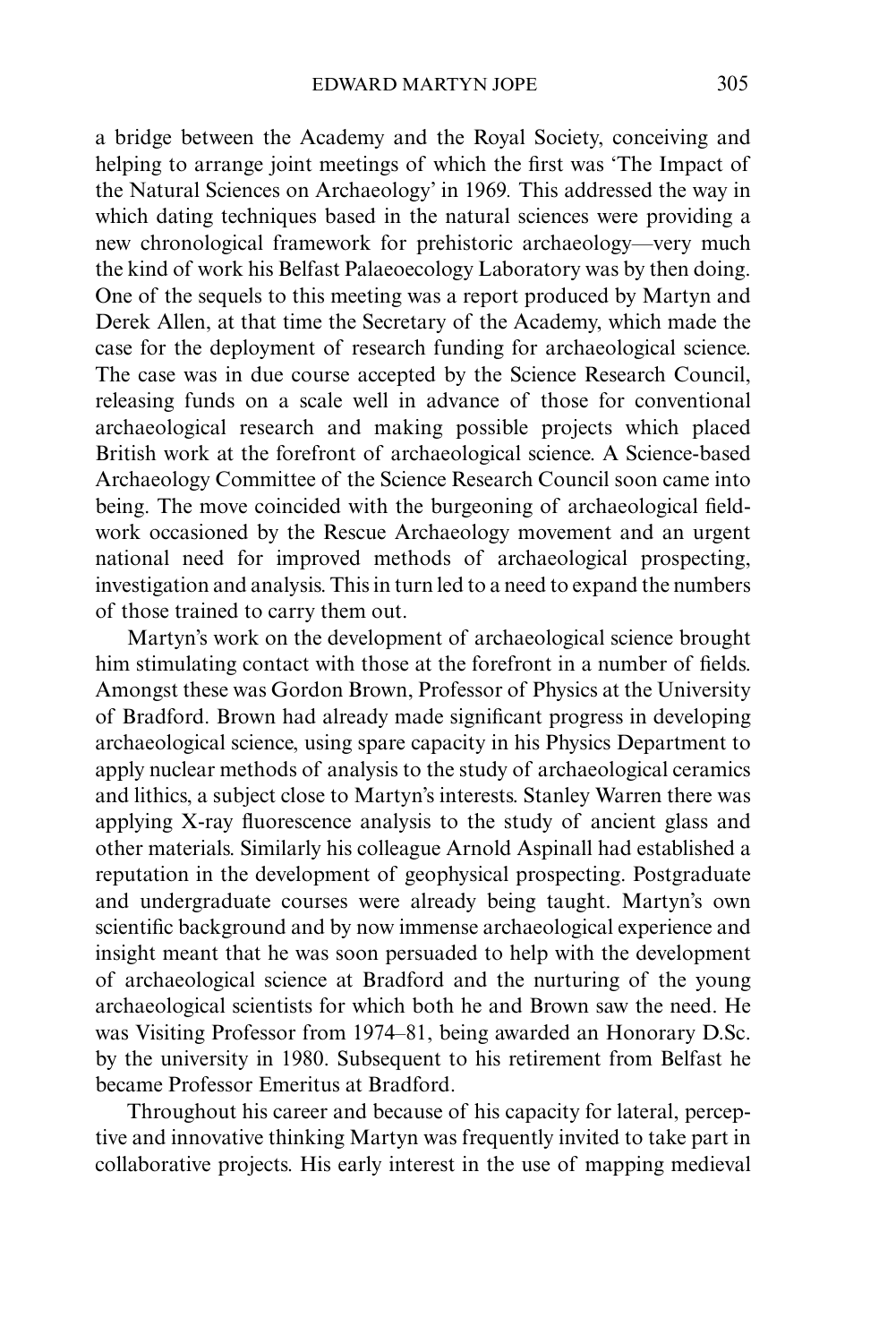data led to an invitation from H. C. Darby to co-author the Oxfordshire chapter for the *Domesday Geography of South-east England* (Cambridge, 1962)*.* His interest in medieval carts and transport brought an invitation from Charles Singer to contribute to the Singer, Holmyard and Hall eight-volume *History of Technology* (London, 1954–84)—eventually expanding, as other contributors failed to produce, to include essays on horse harness and vehicles; agricultural implements; and post-classical ceramics. This led him to see the history of technology as a real sub-discipline in the history of science and of archaeology. He incorporated it in his Belfast courses and supported staff in his department such as Henry Hodges, subsequently with an international reputation as lecturer in archaeological technology at the Institute of Archaeology in the University of London, in its development. His papers always saw the technological implications of whatever he was studying. A further stimulus to his thoughts on the subject also came from his contacts with Joseph Needham, another erstwhile biochemist now engaged on a magisterial and controversial interpretation of Chinese culture history in which technology was a binding theme. He was delighted when in 1996 the Academy established a broadly based 'History of the Sciences Subject Committee' as a forum for the encouragement of interdisciplinary interchange and activities, the history of technology specifically taking its place within that setting. He saw the committee as a 'much needed intercommunicating link between the several (and indeed rather separated) Academy Sections'.

It was the invitation to help Paul Jacobsthal to complete his projected survey of Early Celtic Art in the British Isles, however, that changed the emphasis of Martyn's academic work. In a sense it kept him occupied, as circumstances allowed, right to the end of his life—the two-volume book eventually being published forty-three years after Jacobsthal's death and four years after Martyn's. By the time it appeared in 2000 it had become very much Martyn's own study, and Oxford University Press insisted that his name alone appeared as author. It remains the main academic achievement of his lifetime and his most substantial published work.

His involvement began very simply. Jacobsthal, having in 1944 published his well-received *Early Celtic Art* dealing with Continental material, had moved on to survey the British and was looking for help in assembling the high-quality illustrations his research methods demanded. Martyn was recommended to him as someone with archaeological knowhow who, in time of war, had access to a photographic laboratory. Soon the cooperation became more profound as Martyn's expertise in the subject grew and when, after his move to Belfast, he was himself faced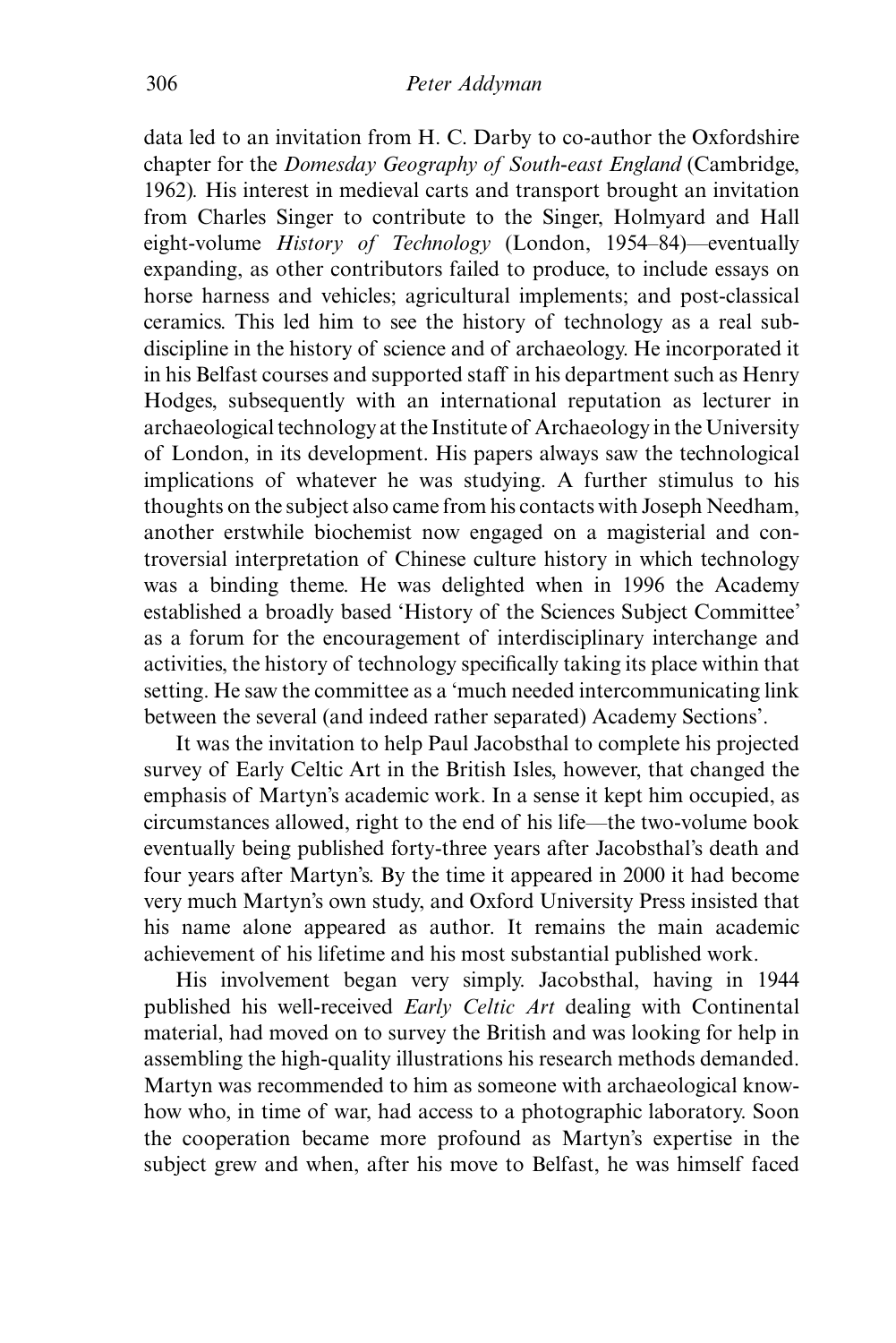with the publication of important decorated Iron Age objects. As Jacobsthal grew infirm he invited Martyn to become joint author and on his death in 1957 left him with the task of completing the project. Quite how much Jacobsthal had achieved by this time is a matter of debate. His draft text was never found by the Jopes though it is clear that the eventual publication was very much as Jacobsthal had planned it, and recent finds of elements of the text in the Ashmolean Museum archives show that much of that survived through into the published work.

Jope, particularly concerned with the chronology of the British material, published a number of preparatory studies including his 'The beginnings of La Tène ornamental style in the British Isles' and his important 'Daggers of the early Iron Age in Britain' which posited a developmental sequence with chronological implications*.* 12 These papers established his eminence in Iron Age studies. He had been impressed by the work of Peter Shorer in the conservation laboratory at the British Museum in preparing electrotypes of important Early Iron Age bronzes which made it possible to see the detail of the decoration more easily without the distraction of colour differences and corrosion effects—and of course the replicas could be more readily handled. Soon he had established a small conservation laboratory in his department at Belfast and appointed a young but brilliant conservator, Stephen Rees Jones, subsequently head of the technology department at the Courtauld Institute of Art, who had the skills to take the necessary latex moulds and the trust of the British Museum conservation staff to be allowed access to selected objects. Jope soon had a growing collection of electrotypes in Belfast that he could handle readily and study and describe at his leisure—and an encyclopaedic knowledge of the then-available British material. What he did not have, however, was a similarly extensive personal acquaintance with Continental material on which so much of the interpretation of insular art depended. At this period he hardly ever travelled abroad. When he had done so, in his early days, he had yet to develop an interest in Early Iron Age studies. This, in the eyes of colleagues both in Britain and abroad, had to constitute a weakness in his analyses.

The slow accumulation of data for *Early Celtic Art in the British Isles* (ECABI: Oxford, 2000) continued throughout Martyn's later career,

 $12$ E. M. Jope, 'The beginnings of the La Tène ornamental style in the British Isles', in S. S. Frère (ed.), *Problems of the Iron Age in Southern Britain* (London, 1960), pp. 69–83; E. M. Jope, 'Daggers of the early Iron Age in Britain', *Proceedings of the Prehistoric Society*, 27 (1961), 307–43.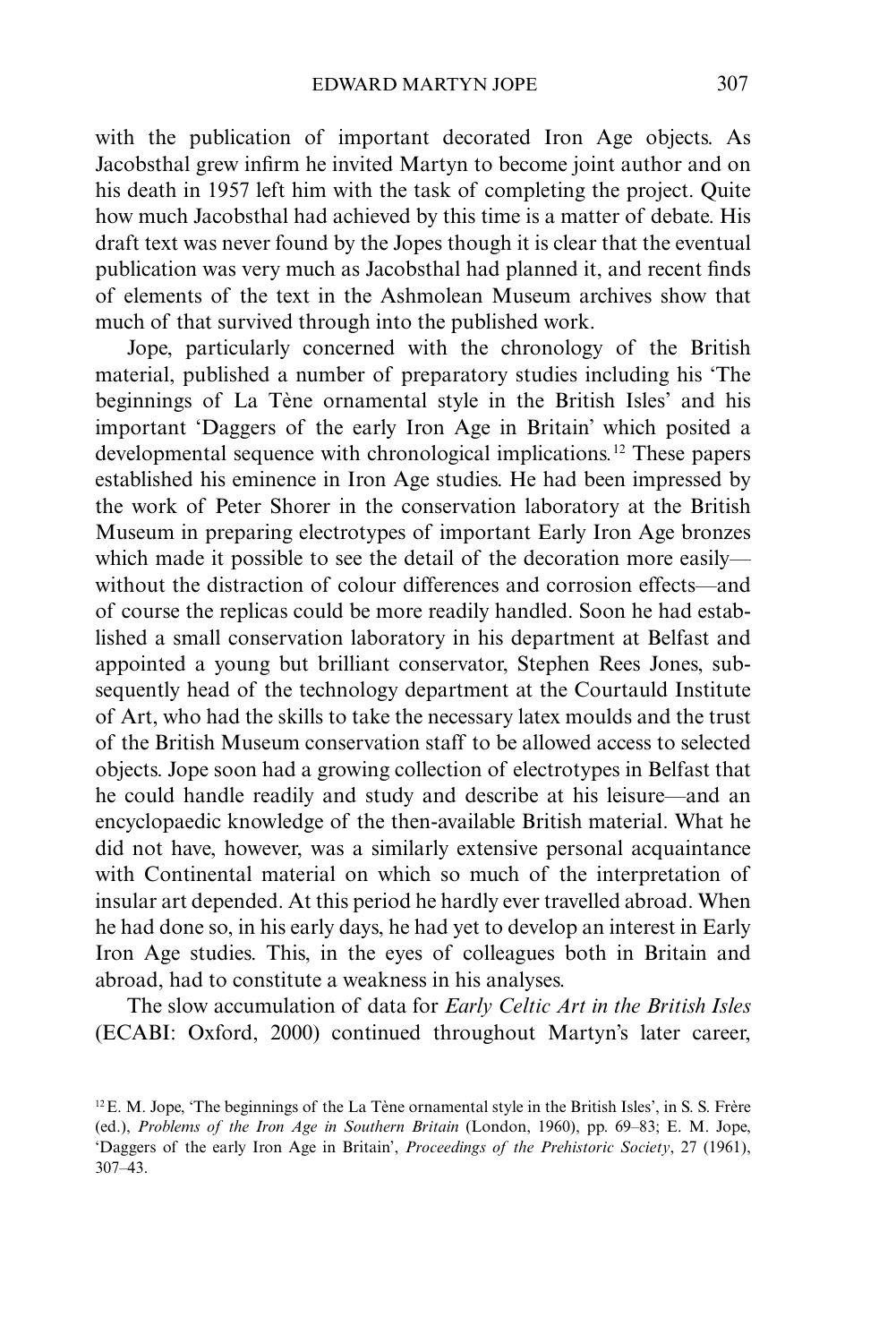taking its place alongside his myriad other interests and projects, but consolidating his national reputation in the subject. It provided him with material for the Munro Lecture which he gave in Edinburgh in 1953, and the O'Donnell lecture in Oxford in 1968 on masterworks of Early Celtic art in Britain. In the Rhys lecture to the British Academy in 1987 he explored how 'the practice and enjoyment of the visual arts have enriched the lives of Celtic peoples through some two and a half thousand years' ending up with a feisty analysis of a work by Augustus John.13 Early Celtic art also took him to Rome with Stuart Piggott and Christopher Hawkes as part of the British Academy team for the British Academy/Accademia Nazionale dei Lincei exchange lectures at the Palazzo Corsini. His paper on four British parade shields, showing the predominantly Italic background of the 'Gaulish' shield in Britain, caused as much interest for the shields themselves as for the interpretation he put on them. For Martyn it was also a chance to experience the British School at Rome where, like so many of its guests, he found the living conditions surprisingly Spartan but the atmosphere magical.

His work on the shields provided material for other papers in the 1970s and it seemed the publication of ECABI, as it became known, was imminent. Martyn certainly thought so, for he predicted it, wrongly, in his *Who's Who* entries, first as 'in press' in 1971, then in 1974 it was '1974'; for years his *Who's Who* entry had it as '1977'—misleading later obituarists and so on. Some scholars doubted its existence and it became a joke, not least amongst his long-suffering staff in Belfast who lived with Martyn's ECABI preoccupations for more than two decades. But it did exist, in page proofs whose preface is dated 1972, and why it was not then published is a mystery.

For more than a decade ECABI was untouched but for the collection of photographs of newly discovered artefacts. It was amazing that every time a new artefact appeared there was an appropriate space on one of Jope's plates. The situation changed about 1983 when two colleagues were shown the proofs, helped to check some of the references and encouraged him towards publication. In order to update the text he decided to add an Annotated List of the illustrations—a form of catalogue that could include recent information without unduly affecting the existing text. Progress, however, was still painfully slow, in part because he allowed himself to be distracted by other Iron Age projects including the 1987

<sup>&</sup>lt;sup>13</sup>This was published as E. M. Jope, 'Celtic art: expressiveness and communication through 2500 years', *Proceedings of the British Academy*, 73 (1987), pp. 97–124.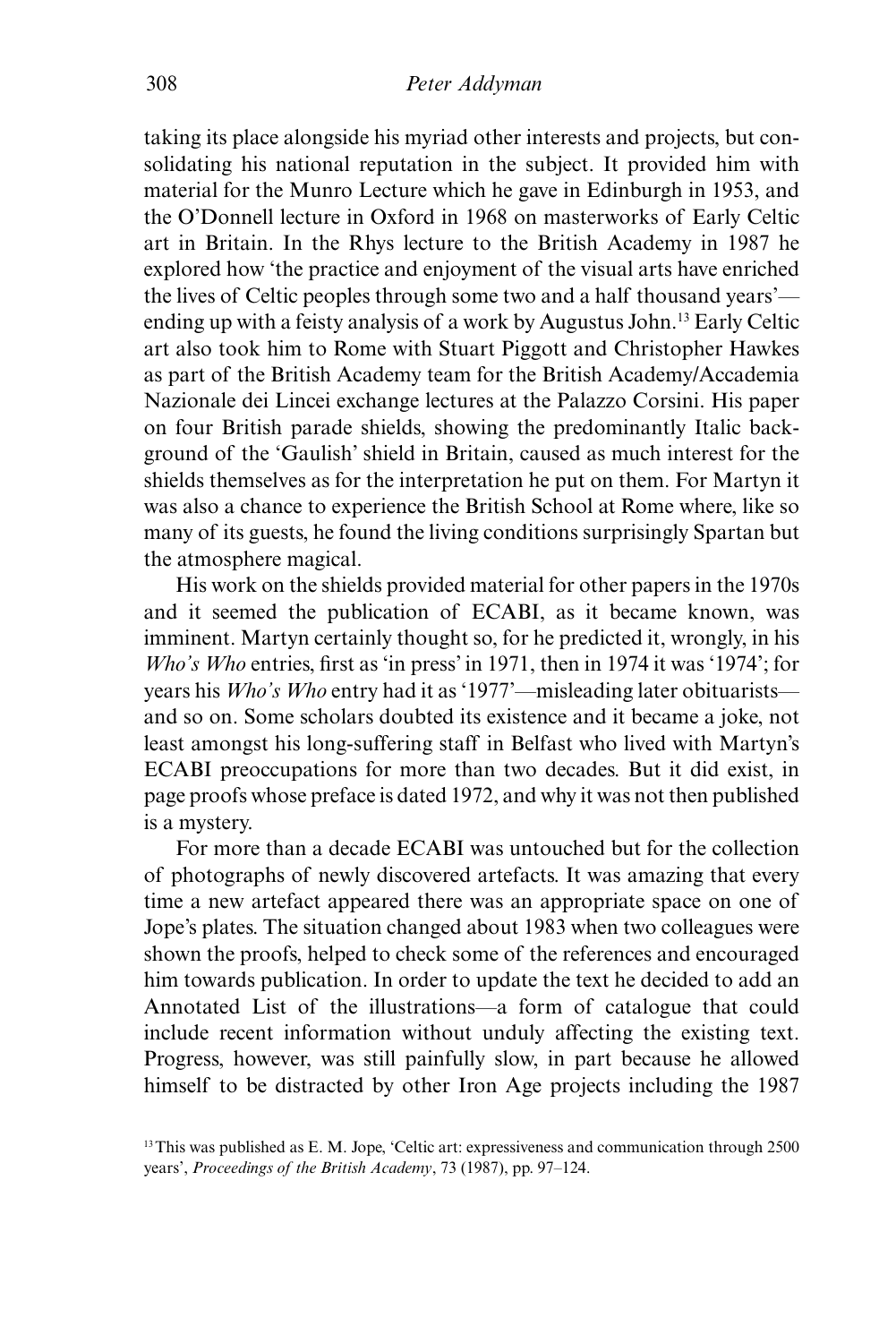Rhys lecture for the British Academy, in part because of a late-flowering burst of international travel to conferences and to see colleagues in connection with Margaret's own research on the amino acids of fossil brachiopods and their implications for phylogeny. The text was finally completed and handed over to the inordinately patient Oxford University Press a few months before Jope died in 1996. It still needed a bibliography, provided by the last of a long-suffering succession of Martyn's research assistants, R. J. Ivens, and was nursed through the press, with minimal textual revision or updating, by Ian Stead. It includes much of the 1972 text word-for-word, thus 'the newly found gold from Ipswich' discovered in 1968 and 1970. Additions include a chronological chart, maps and accompanying text and an appendix on the dating of the Battersea shield. The latter had been a crucial problem for Jope (and others) and he was overjoyed to have an 'answer' provided by scientific investigation in part carried out by one of his own students. The additions, and Annotated List, are useful but it would have been a better book if it had been published in 1972 so that a whole generation of scholars could have benefited from it.14

Jope became involved in British Iron Age studies at a time when they were dominated by his friend Christopher Hawkes, whom he greatly admired. But he quietly ignored Hawkes's ABC approach, devised more for pottery than metalwork, preferring the Continental Hallstatt C and D and La Tène I–III. He had little experience, however, of Continental antiquities other than through Jacobsthall's *Early Celtic Art* (ECA) and his main foray in that direction (the Waldalgesheim master, in the 1971 Hawkes Festschrift) was not successful.<sup>15</sup> Jope, though, had more than enough to occupy himself with British antiquities and championed artefact studies at a time when they were being neglected by most British students.

In ECABI his descriptions are accurate and imaginative, using carefully chosen words and a technical vocabulary explained in a glossary. The book is full of fresh insights, has a wealth of hitherto unpublished information and a fine selection of photographs. He not only appreciated and described Celtic art but became increasingly confident that he could interpret it. In the Rhys lecture, for instance, he sees on the Colchester mirror a representation of the 'Tree of Life: harvest in autumn, seeding

<sup>14</sup>E. M. Jope *Early Celtic Art in the British Isles* (2 vols., Oxford, 2000).

<sup>&</sup>lt;sup>15</sup> E. M. Jope, 'The Waldalgesheim master', in J. Boardman, M. A. Brown and T. G. E. Powell (eds.), *The European Community in Later Prehistory. Studies in Honour of C. F. C. Hawkes* (London, 1971), pp. 167–86.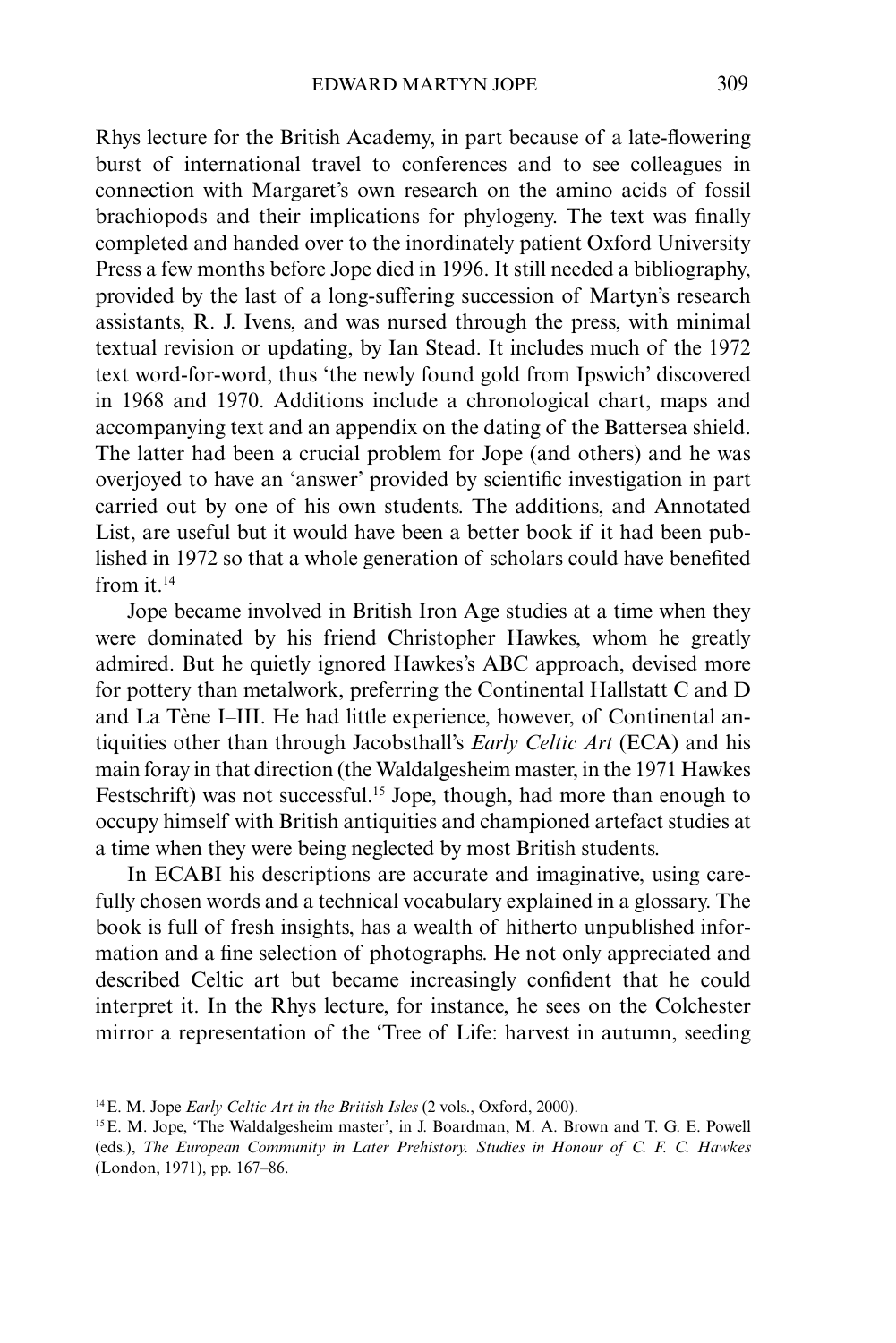time and renewal in spring . . . The interpretation can hardly be denied.' Some of his descriptions are so vivid and original that the student is obliged to see through Jope's eyes—the Great Chesterford Mirror, for instance with its 'unsteady lurch and a leering face, with wicked eyes . . . and spidery arms like tentacles wandering crazily'. These idiosyncracies enliven his texts, but perhaps they should not be taken too seriously. The Rhys lecture is somewhat eccentric, but ECABI is an invaluable standard work that will not be superseded for a very long time.

On Martyn's retirement from his Belfast chair in 1981 he and Margaret returned permanently to their Oxford home in Chalfont Road and to a number of years of vigorous and fruitful participation in the business of their respective research fields. He remained on the Science-based Archaeology Committee, having helped to organise various joint symposia of the Royal Society and the British Academy on 'The Early History of Agriculture' in 1975 and 'The Emergence of Man' in 1980, and to edit the subsequent publications;<sup>16</sup> the latter included his paper 'The emergence of man: information from protein systems'. This in part reflected Margaret's latest research—but also harked back to his biochemical background and his undergraduate wish to pursue the molecular mechanisms behind all biological processes. His paper 'Ancient bone and plant proteins: the molecular state of preservation' in Hare, Hoering and King's *Biogeochemistry of Amino Acids* (New York, 1980) shows in what direction his interests had now turned. In parallel he actively maintained his participation in the development of archaeological science at Bradford. Membership of the Ancient Monuments Board of English Heritage brought him to more conventional archaeological issues but also gave him the opportunity to champion the role of archaeological science within the national monuments service.

'Retirement' was a period of considerable satisfaction to Martyn and Margaret, allowing them to refresh Oxford contacts which they had never entirely given up, attend academic meetings with a frequency that had rarely been possible during the Belfast years and travel to meetings and academic contacts abroad which they had hardly ever done while at Belfast. There was more time for music, which they had both enjoyed and in their earlier days enthusiastically practised, Martyn playing the viola. Once again, as they had done several times in their lives, they began renewing their collection of recordings to take advantage of finer sound

<sup>16</sup>Sir J. Hutchinson, G. Clarke, E. M. Jope and R. Riley (eds.), *The Early History of Agriculture* (Oxford 1977); J. Z. Young, E. M. Jope and K. P. Oakley (eds.), *The Emergence of Man: a Joint Symposium of the Royal Society and the British Academy* (London, 1981).